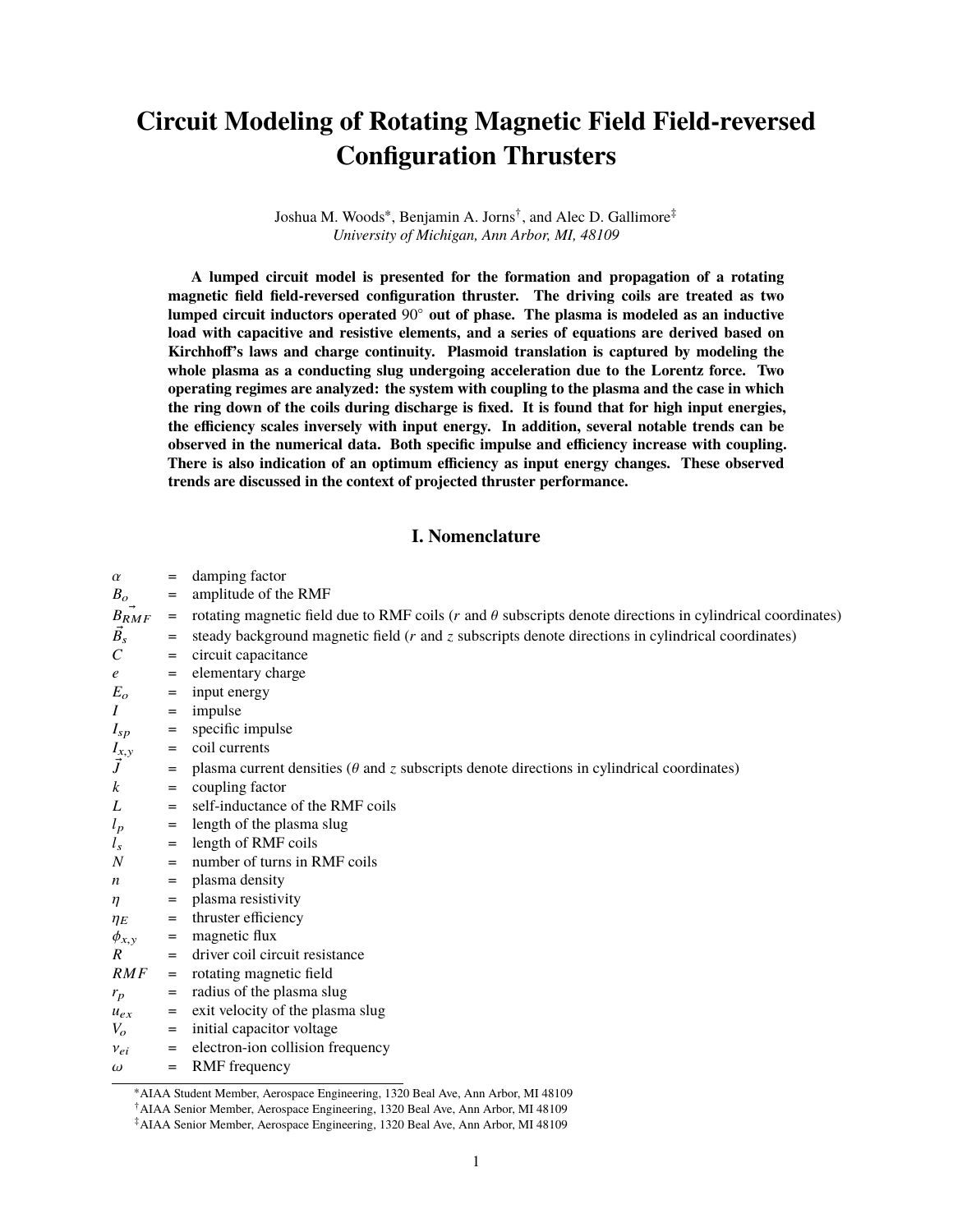# **II. Introduction**

Traditional chemical rockets have long propelled our spacecraft to destinations across the solar system. However, their low specific impulses (*I*sp) translates directly into poor fuel economies. A more efficient propulsion system is necessary if we are to ever embark on manned space exploration or other missions requiring high payload masses past cislunar space at a reasonable launch cost. Electric propulsion (EP) devices have been researched for decades to fill this niche. As opposed to chemical rockets which harness the thermal energy released by propellant molecules during combustion, EP utilizes external power sources to convert electrical energy to kinetic energy. In doing so, propellant molecules are able to be accelerated to exhaust velocities much higher than those found in chemical propulsion systems resulting in higher overall *I*sp's [\[1\]](#page-9-0). There are several types of EP systems with two of the most well known and utilized state of the art systems being Hall and ion thrusters. These devices' specific impulses' range from  $10^3$  -  $10^4$  s and can reach efficiencies above 60% [\[2\]](#page-9-1). Nevertheless, when one looks at landscape of EP devices available, it becomes apparent that there is a need for thrusters beyond these conventional technologies. In particular, we need systems that more easily scalable to higher power (> 1 MW) can be used with a multitude of propellants (as opposed to the inert gases typically used on Hall and ion thrusters), and capable of dual mode operation [\[3,](#page-9-2) [4\]](#page-10-0)

One such alternative is the field-reversed configuration thruster (FRC). The FRC is a form of pulsed propulsion that utilizes the repeated formation and ejection of magnetically isolated plasma bodies called plasmoids. As the thrusters are inductively coupled, they can be used with a variety of propellants [\[5\]](#page-10-1). Therefore, FRCs open up a wide mission parameter space and can potentially be integrated with a spacecraft system and mission architecture incorporating in situ-resource utilization technology [\[6\]](#page-10-2).

Multiple techniques exist for generating the azimuthal current including, but not limited to, using planar coils and the conical -pinch technique [\[7\]](#page-10-3). The focus of this study is FRCs utilizing rotating magnetic fields for azimuthal current generation, or RMF-FRCs. RMFs are a particularly attractive option for driving currents as the fields can penetrate into the plasma much farther than the classical skin depth resulting in more efficient power deposition as the fields couple to with increasing RMF amplitude. RMF-FRCs originated in the fusion community where the rotating magnetic field current drive is used for plasma confinement [\[8,](#page-10-4) [9\]](#page-10-5). Subsequently, it was found that by inducing a radial gradient in the steady background field, the plasmoid could be ejected at high velocities for use as a pulsed propulsion device. Initially, two plasmoids were produced and accelerated towards each other to achieve fusion [\[10\]](#page-10-6). The concept has generated interest in the electric propulsion community. The Air Force Research Laboratory (AFRL) has contributed substantially to simulating and testing the devices [\[11\]](#page-10-7). The private company, MSNW LLC has developed prototypes of the thruster and have tested the units. In addition, they have derived simple scaling expressions to gain insight into the performance of the thrusters [\[5\]](#page-10-1).

To date, no thrust has not been measured for RMF-FRC's. There are fundamental questions related to the overall performance of these devices. In particular, there are still several open questions pertaining to efficiency and specific impulse scaling with input energy. It is apparent that new scaling laws are needed to increase fundamental insight, better predict performance, and ultimately guide thruster design. As a first order approach to this problem, we have constructed a simple lumped circuit model of the system. To this end, we construct a lumped circuit model of the system. Reducing key components of inductive thrusters to a simple circuit has long been used to model pulsed propulsion devices including pulsed inductive thrusters and annular FRC's [\[12–](#page-10-8)[14\]](#page-10-9). The goal is to see if we can determine physical trends and dependencies that may inform the design and testing of these devices. With this end in mind, this paper is organized in the following way. We first provide a brief review of fundamental RMF-FRC operation. Then, we create an equivalent circuit that consists of key elements of the propulsion system. Next, we will solve the governing system of electrical and relevant physical equations to, ideally, produce a set of scaling laws that relate circuit elements, geometry, and power to efficiency and specific impulse. We numerically solve the system of equations and plot the results to identify any notable trends. We examine these governing equations in asymptotic limits to generate analytical expressions to gain further insight into the numerically observed trends. We conclude by identifying further techniques to enhance the model to provide a more coherent and insightful physical model.

# **III. Overview of RMF-FRC Operation**

WE consider in here an idealized case fo RMF-FRC operation to illustrate their fundamental of operation. This follows the treatment of Slough et al reference [\[5\]](#page-10-1). RMF-FRCs operate by inducing azimuthal currents in a plasma column confined by a steady background axial magnetic field. At a threshold value, the magnetic field resulting from the flowing azimuthal current reverses the background axial field near the plasma centerline, resulting in a self-contained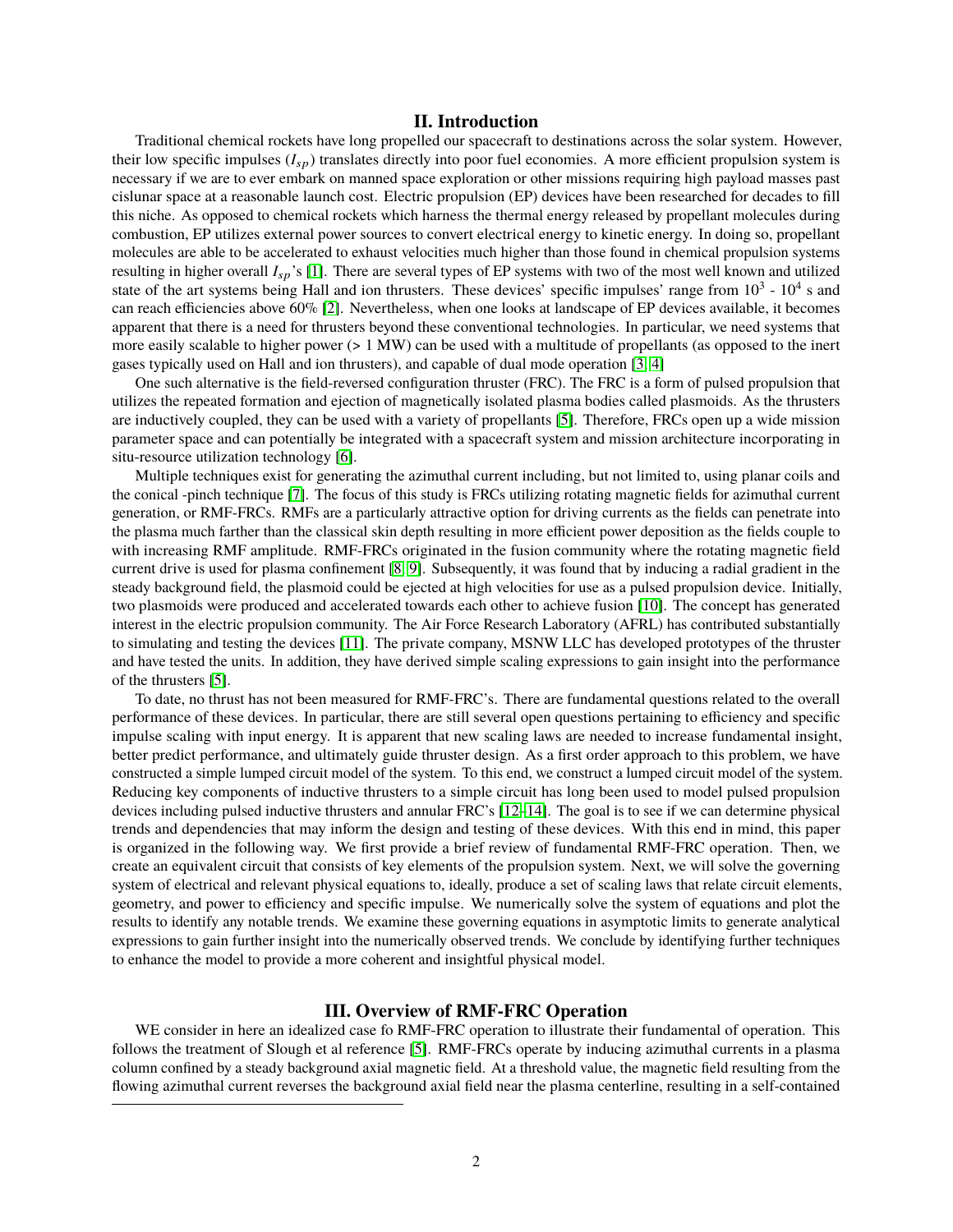

**Fig. 1 RMF-FRC Operation - (a) Ionized gas is injected into the thruster cone. A steady bias magnetic field with radial gradient is present. (b) Two sets of coils oriented in the x and y directions are used to generate a rotating magnetic field (RMF) by driving sinusoidal currents 90° out of phase at frequency w. The RMF induces axial and azimuthal currents. (c) The FRC is formed. Large azimuthal currents in the plasma interact with the external radial magnetic field which drives the plasmoid out of the thruster via the Lorentz Force.**

magnetic structure populated by a high density plasma. This magnetic plasmoid is then accelerated by a Lorentz force that results when the azimuthal currents in the plasmoid interact with a gradual radial gradient in the background field. Fig. 1 illustrates the process. Ionized gas fills the thruster chamber with a background steady magnetic field of the form

$$
\vec{B}_s = B_{s,r}\hat{r} + B_{s,z}\hat{z},\tag{1}
$$

where  $B_{s,r}$  and  $B_{s,z}$  are the radial and axial components of the bias field respectively. Two sets of coils arranged perpendicular to each other alternating magnetic fields 90°out of phase. The combined effects of each coil creates a rotating magnetic field of the form

$$
\vec{B}_{RMF} = B_o \cos(\omega t - \theta)\hat{r} + B_o \sin(\omega t - \theta)\hat{\theta} = B_{r,ext}\hat{r} + B_{\theta,ext}\hat{\theta},\tag{2}
$$

where  $B_0$  is the amplitude of the magnetic field and  $\omega$  is the frequency at which the field rotates. This is an idealized RMF. The fields have no radial or axial dependence. In our model, we assume the RMF is the idealized form presented by equation 2. This is to illustrate qualitatively the performance of the devices in order to find a simplified form for the B-field. We note that this form of the field is relaxed in a more self-consistent analysis. We assume that they are not affected by the loading of the plasma during discharge and maintain a sinusoidal θ dependence. The only effects of plasma loading on the RMF is due to the change in magnitude of their currents. Using Faraday's law of induction and the generalized Ohm's law for an infinitely long plasma column with negligible axial and azimuthal pressure gradients, the time varying magnetic field produces an electric field that drives an axial and azimuthal current,

$$
J_z(t, r, \theta) = \frac{\omega r B_{r, ext}}{\eta} - \frac{ne\omega r (B_{r, ext} + B_{s, r} \hat{r})}{\eta n e \left(1 + 2\left(\frac{\eta n e}{B_o}\right)^2\right)},
$$
(3)

$$
J_{\theta}(t,r) = -\frac{ne\omega r}{1 + 2\left(\frac{\eta ne}{B_o}\right)^2},\tag{4}
$$

where *n* is the electron density (assumed to be constant in this study) *e* is the elementary charge, and  $\eta$  is the resistivity defined as

$$
\eta = \frac{m v_{ei}}{ne^2}.\tag{5}
$$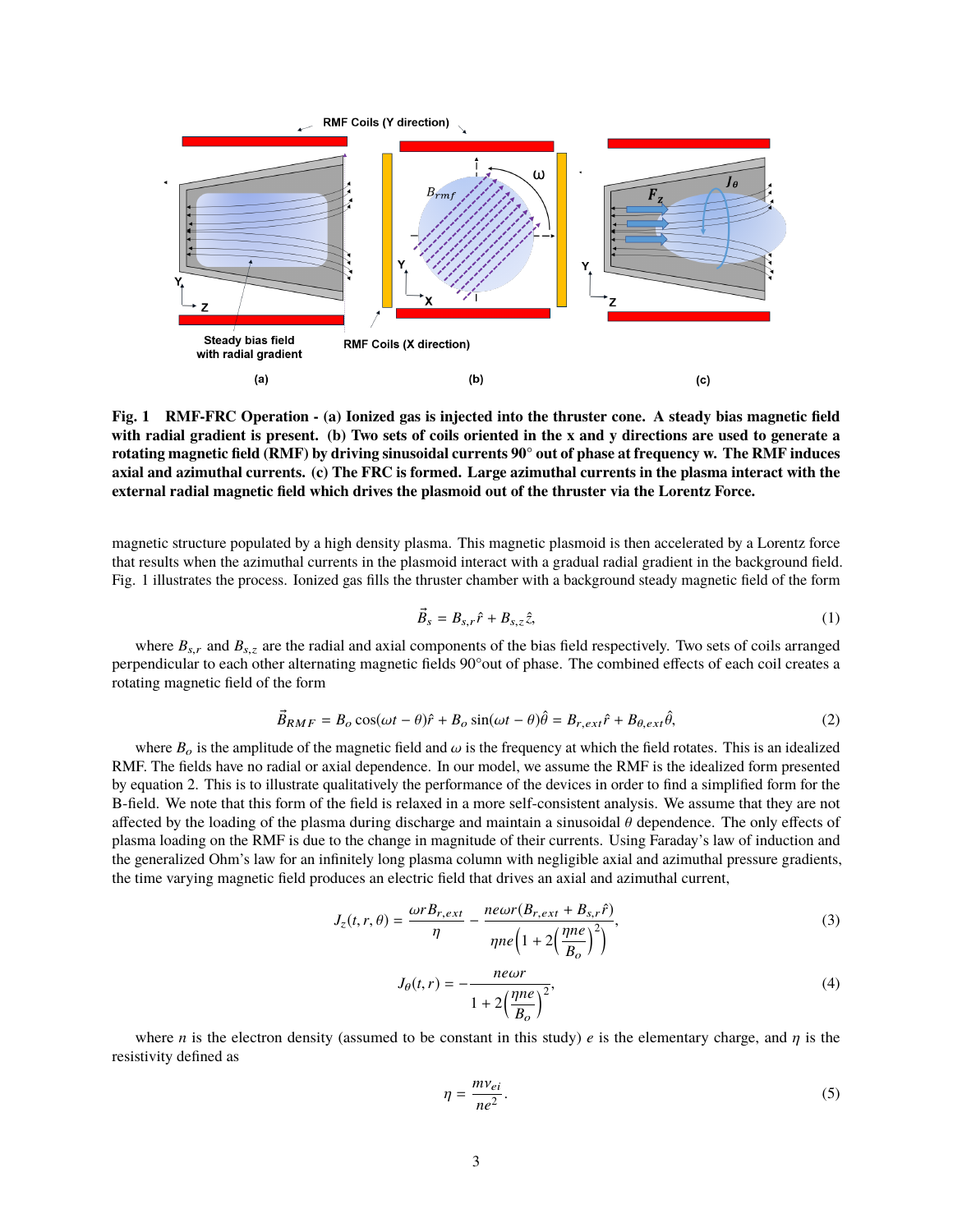Here,  $v_{ei}$  is the electron-ion collision frequency and *m* is the mass of an electron. The azimuthal current interacts with the radial component of the steady bias field to produce an axial Lorentz force that drives the plasmoid out of the thruster at high speeds:

$$
F_z = \int_V J_\theta B_{s,r} dV \tag{6}
$$

The key insight from this result is that the acceleration mechanism for these devices is largely driven by the current induced in the azimuthal direction coupling with the applied magnetic field. This suggests that by finding simple models for these parameters, we can evaluate performance. This is what we attempt to do with a lumped circuit model in the next section.

## **IV. Performance Model**

### **A. Review of Lumped Circuit Modeling**





EP systems are inherently electrically complicated which can make a comprehensive analysis of the device difficult. To circumvent this issue, the system can be reduced to just a few simple key elements coupled together that greatly simplify the circuit while retaining the relevant physics of thruster operation. To date, several lumped circuit models have been developed for various inductive plasma thrusters. FRC's are no exception. Typical models simplify the driving circuit as a charged capacitor in series with resistance, and inductor representing the induction coil coupled to a conducting slug representing the plasma body with its own self inductance and plasma. Transformer nomenclature is typically used when describing such systems. A critical parameter describing the behavior of the thrusters using this technique is calculating the mutual inductance and accurately modeling how it changes as the slug is accelerated out of the thruster. Mutual inductance has been studied and modeled extensively for electromagnetic inductors [\[15\]](#page-10-10). J. Bernades and S. Merryman provided an empirical expression for mutual inductance as a function of position for ring shaped conductors accelerated by a driving coil. The expression was derived by directly measuring the mutual inductance at various positions and fitting a curve to the data points [\[16\]](#page-10-11). While calculated for ring shaped inductors, the mutual inductance model coupled with a lumped circuit was shown to reasonably predict performance of pulsed plasmoid thrusters utilizing various geometries [\[17\]](#page-10-12). Furthermore, Hill used the mutual inductance expression to predict performance of annular FRC's (AFRC) [\[13,](#page-10-13) [18\]](#page-10-14). Nevertheless, there are several shortcomings and questions regarding antennae-plasmoid coupling for RMF-FRC's that we wish to investigate. As opposed to the model presented by J. Bernades and S. Merryman, we wish to directly model the mutual inductance by calculating flux expressions caused by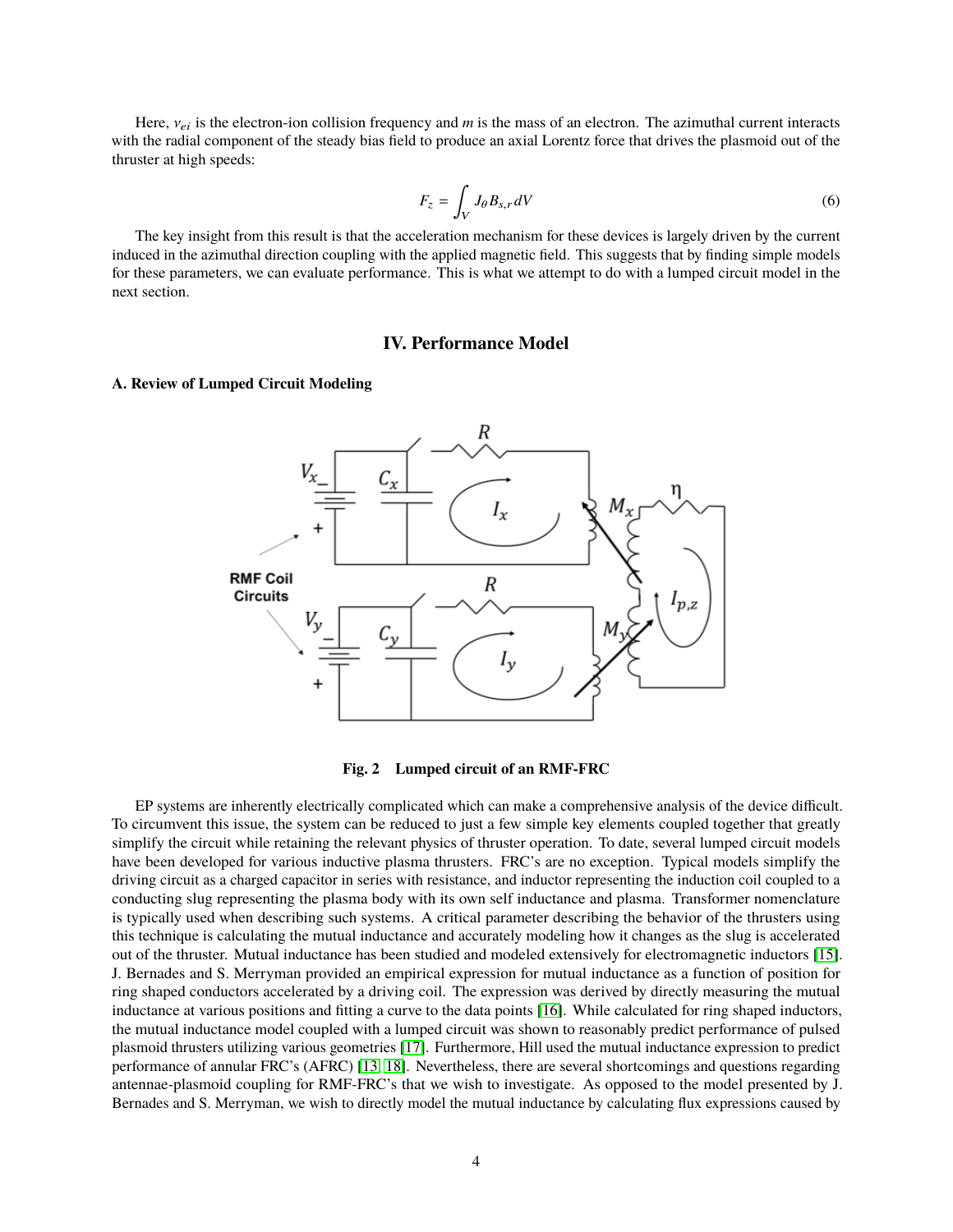

**Fig. 3 Simplified thruster geometry used in performance model. (a) front view (b) side view**

the plasmoid onto the RMF antennae resulting in back emf and ultimately affecting the coil and plasma currents. Such methods were successfully used to model the plasma currents and RMF penetration into the plasmoid by W. N. Hugrass et al [\[19\]](#page-10-15). However, the circuit model used by the authors was for fusion purposes and did not include the effects of the plasmoid translating through the inductive region. We attempt to model such effects in this study. J. Little et al used a lumped circuit to model a potential second stage for an RMF-FRC consisting of a series of flux coils downstream of the RMF coils. The flux coils are pulsed as the plasmoid traverses downstream, adding energy to the plasma body [\[20\]](#page-10-16). Expressions for the mutual inductance were derived using plasma current equilibrium expressions derived by Solov'ev [\[21\]](#page-10-17). Thus, expressions for the flux produced by the plasmoid during its acceleration in the RMF region are still unknown. We derive a performance model with the lumped circuit approximation and incorporate affects of the flux produced by the plasmoid as it accelerates out of the thruster.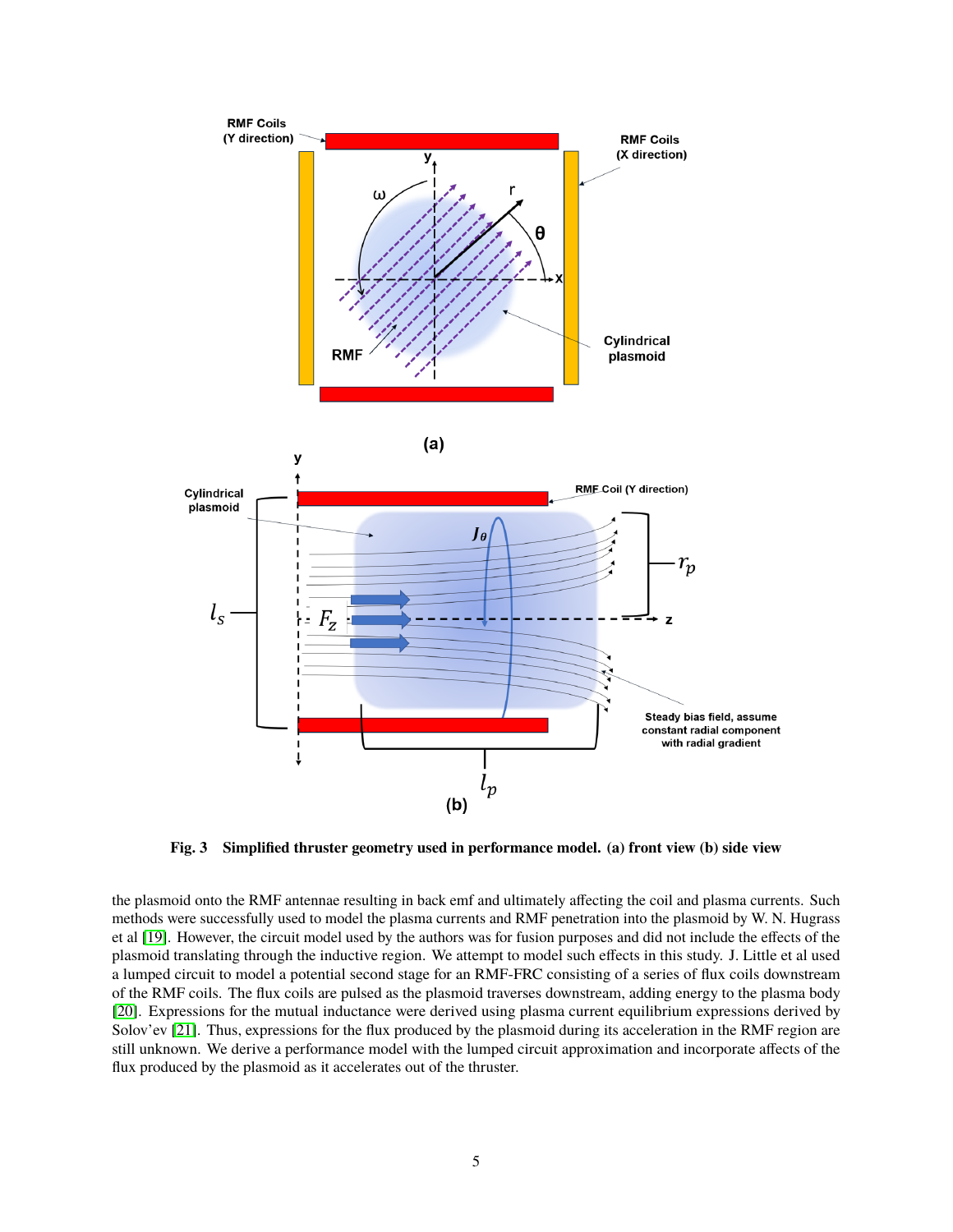#### **B. RMF-FRC Circuit Model**

In its simplest form, an RMF-FRC can be modeled as two driving circuits, each representing a pair of RMF coils, coupled to a cylindrical, conducting slug representing the plasmoid. Fig. 2 provides a schematic of the lumped circuit. In each driving circuit, a capacitor is charged to an initial voltage,  $V_o$ . At  $t = 0$ , the capacitor for the set of coils in the x-direction begins to discharge. A quarter period later, the capacitor for the y-direction set of coils discharges. Like all RLC circuits, the system will ring down, producing current oscillations. Due to each circuit using identical components, the delay between discharges will result in the currents being 90° out of phase with each other. The resulting magnetic field produced by the coils will interact and propel the conducting slug in a manner similar to that described in section II. Fig. 3 illustrates the simplified geometry used for our model with with relevant geometric values labeled.

#### **C. System Equations**

Using Fig. 2 as a template, we begin to construct our circuit equations using Kirchhoff's Voltage Law for each RMF coil:

$$
V_x(t) + RI_x(t) + LI'_x(t) = k\Phi'_x(t)
$$
\n(7)

$$
V_{y}(t) + RI_{y}(t) + LI'_{y}(t) = k\Phi'_{y}(t)
$$
\n(8)

where *k* is the coupling factor between the RMF coils and the plasmoid. It represents takes into account non-idealities in coupling such as non-uniform fields and is left as a free parameter in our analysis.  $V_x(t)$  and  $V_y(t)$  are defined, respectively, by:

$$
V'_x(t) = \frac{I_x(t)}{C} \tag{9}
$$

$$
V'_{y}(t) = \frac{I_{y}(t)}{C}
$$
\n<sup>(10)</sup>

 $\Phi'_x(t)$  and  $\Phi'_y(t)$  are the time derivatives of the flux produced by the plasmoid on the x- and y-direction RMF coils respectively. To simplify the model, we assume the ideal case of an infinitely long plasma column. We can define our RMF in terms of the coil currents:

$$
\vec{B}_{RMF} = \frac{\mu_o N}{l_s} (I_x(t) \cos(\theta) \hat{x} + I_y(t) \sin(\theta) haty).
$$
\n(11)

When acted upon by the field represented by equation 11, the slug will produce a rotating magnetic field of its own. It is this field that will couple with the RMF coils. To see this, we can calculate the magnetic flux produced by the slug. Using equation 7 in conjunction with Faraday's law of induction and the generalized Ohm's law once again, we can re-derive the axial current density in terms of the RMF coil currents,  $I_x$  and  $I_y$ :

$$
J_{z} = -\frac{r\frac{\mu_{o}N}{l_{s}}(-I_{x}'(t)\sin(\theta) + I_{y}'(t)\cos(\theta))}{\eta} + \frac{r\left(\frac{\mu_{o}N}{l_{s}}\right)^{2}\left((B_{s,r} + \frac{\mu_{o}N}{l_{s}}(I_{x}(t)\cos(\theta) + I_{y}(t)\sin(\theta))(-I_{y}(t)Ix'(t) + I_{x}(t)I_{y}'(t)\right)}{l_{s}^{3}n^{2}e^{2}\left(2 + \frac{2B_{s,r} + \left(\frac{\mu_{o}N}{l_{s}}\right)^{2}(Ix(t)^{2} + I_{y}(t)^{2})}{\eta^{2}n^{2}e^{2}}\right)}
$$
(12)

Using the Biot-Savart law, we can calculate the magnetic flux produced by the axial plasma current that intersects the RMF coils. To further simplify the problem, we assume that the magnetic field produced at centerline in each direction is constant over the entire flux area for the RMF coils. The area is simply the cross-sectional area of the plasmoid which changes over time as the plasmoid accelerates out of the induction zone. We denote it as:

$$
A(t) = 2r_p(l_p - z(t)).
$$
\n(13)

 $r_p$  and  $l_p$  are the radius and length of the plasmoid while  $z(t)$  is the position of the plasmoid's trailing end.  $l_p$  is also the length of the induction zone reflecting the scenario in which ionized gas initially fills the entire chamber. Thus, as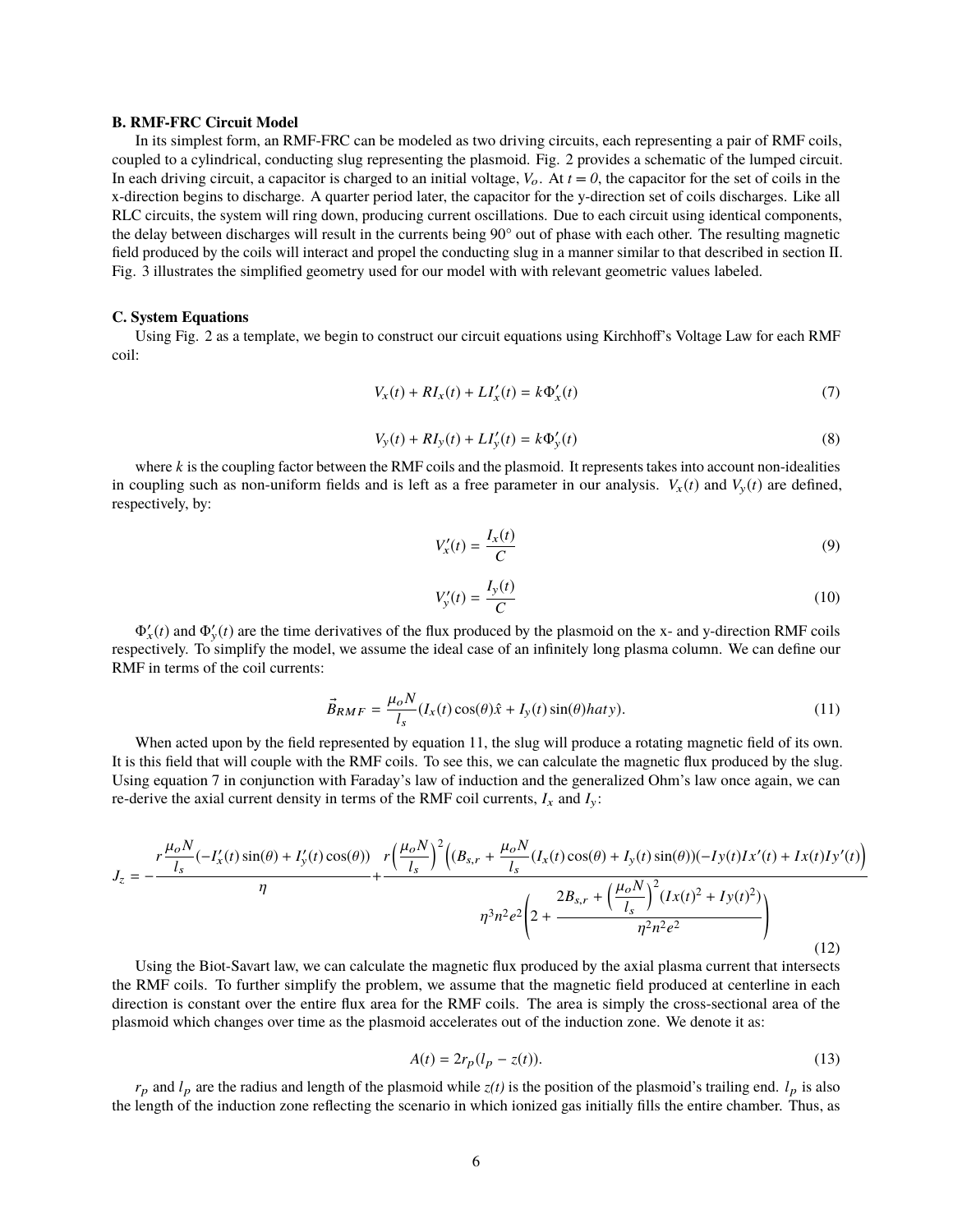$z(t)$  approaches  $l_p$ , the mutual inductance goes to zero. Consequently, this model is not valid beyond  $z(t) = l_p$ , as the coupling would reverse.

Using our formulation for  $A(t)$ , the resulting flux equations in the x- and y- directions for the x-and y-oriented RMF coils respectively are:

$$
\Phi_x(t) = -\frac{A(t)(2l_p^2r_p^2 + r_p^4)\frac{\mu_o N}{l_s} \left( \left( 2(B_{s,r}^2 + e^2n^2\eta^2) + \left( \frac{\mu_o N}{l_s} \right)^2 I_x(t)^2 \right) I'_x(t) + \left( \frac{\mu_o N}{l_s} \right)^2 I_x(t)I_y(t)I'_y(t) \right)}{16l_p^2 \eta \left( 2(B_{s,r}^2 + e^2n^2\eta^2) + \left( \frac{\mu_o N}{l_s} \right)^2 (I_x(t)^2 + I_y(t)^2) \right)}
$$
(14)

$$
\Phi_{y}(t) = -\frac{A(t)(2l_{p}^{2}r_{p}^{2} + r_{p}^{4})\frac{\mu_{o}N}{l_{s}}\left(\left(2(B_{s,r}^{2} + e^{2}n^{2}\eta^{2}) + \left(\frac{\mu_{o}N}{l_{s}}\right)^{2}I_{y}(t)^{2}\right)I_{y}'(t) + \left(\frac{\mu_{o}N}{l_{s}}\right)^{2}I_{y}(t)I_{x}(t)I_{x}'(t)\right)}{16l_{p}^{2}\eta\left(2(B_{s,r}^{2} + e^{2}n^{2}\eta^{2}) + \left(\frac{\mu_{o}N}{l_{s}}\right)^{2}\left(I_{x}(t)^{2} + I_{y}(t)^{2}\right)\right)}
$$
(15)

The capacitor for the y-direction RMF coil is discharged 90◦ out of phase with the x-direction RMF coil. The azimuthal current can be expressed in terms of the RMF coil currents as  $z(t)$  can be calculated using the acceleration of the plasmoid as defined by equation 6. First, we put the azimuthal current in terms of circuit parameters:

$$
J_{\theta}(t,r,\theta) = \frac{r\left(\frac{\mu_o N}{l_s}\right)^2 (I_x'(t)I_x(t) + I_y'(t)I_y(t))}{\text{env}^2 \left(2 + \frac{2B_{s,r}^2 + \left(\frac{\mu_o N}{l_s}\right)^2 (I_x(t)^2 + I_y(t)^2)\right)}{e^2 n^2 \eta^2}\n \tag{16}
$$

Using equation 6 and integrating over the plasmoid volume undergoing acceleration in the induction zone, the acceleration of the plasmoid can be computed, thus providing the axial position of the slug at a time *t*:

$$
z''(t) = \frac{2B_{s,r}en\pi r_p^3 \left(\frac{\mu_o N}{l_s}\right)^2 (l_p - z(t))(I_y(t)I'_x(t) - I_x(t)I'_y(t))}{3M \left(2(B_{s,r}^2 + e^2n^2\eta^2) + \left(\frac{\mu_o N}{l_s}\right)^2 (I_x(t)^2 + I_y(t)^2)\right)}
$$
(17)

where *M* is the mass of the plasma slug.

Finally, the efficiency is calculated using the kinetic energy of the plasma slug when exiting the thruster and the total energy initially stored in the capacitors:

$$
\eta_E = \frac{KE}{E_o} = \frac{\frac{1}{2}Mu_{ex}^2}{CV_o^2}
$$
\n(18)

where  $u_{ex}$  is the exit velocity of the plasma slug and  $V_o$  is the initial voltage of the capacitors.

## **V. Results**

Equations 7 - 18 form our full system of equations. Solving them over a range of initial voltages allows us to calculate the specific impulse and efficiency as a function of input energy as well as coupling factors. We discuss two cases to help gain more physical insight into RMF-FRC operation.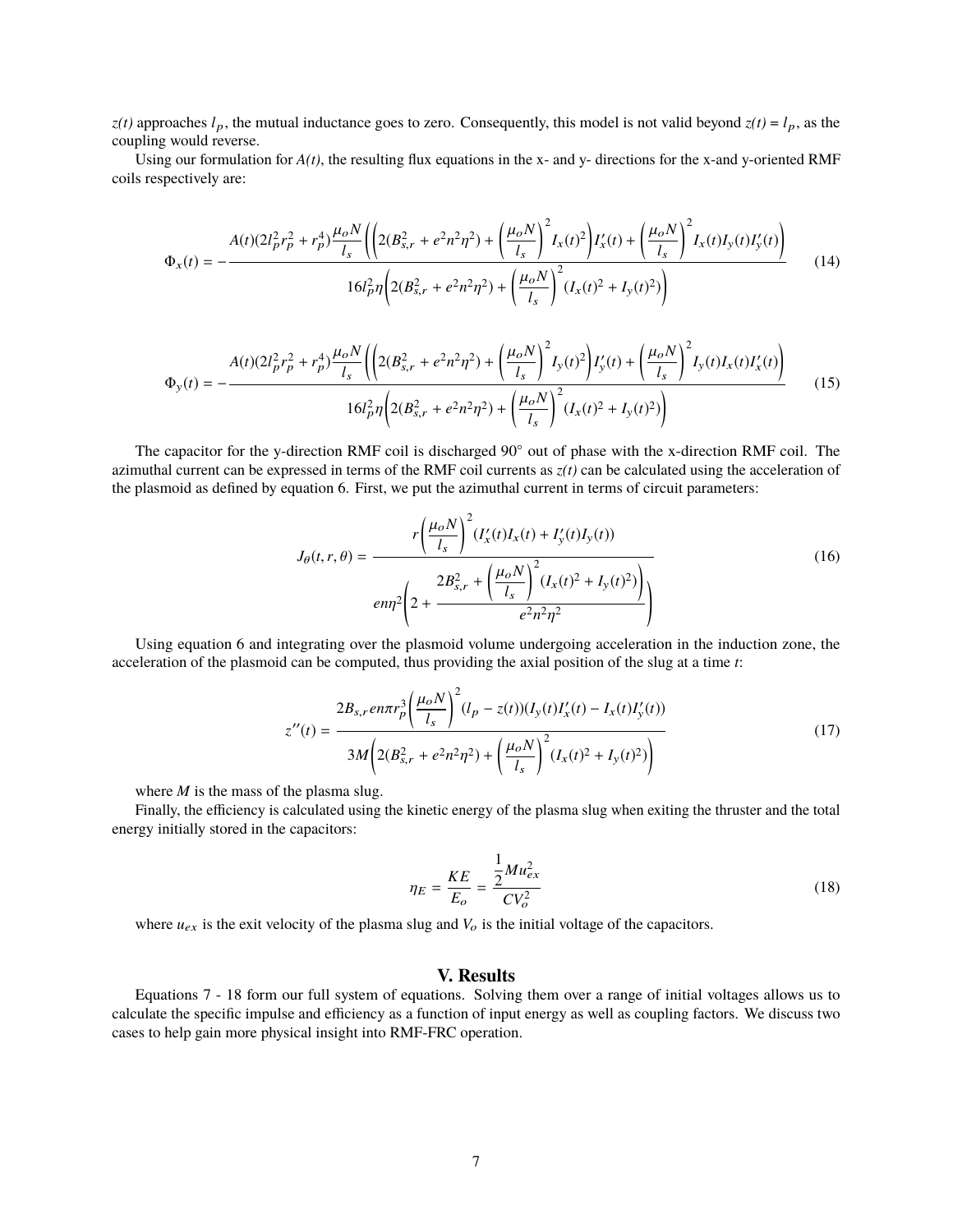#### **A. Fixed RMF Frequency Case**

If we first consider the case in which the frequency of the ring down of the RMF circuits is fixed, analytical solutions for the impulse and efficiency can be derived by solving the relevant equations. Physically, this case represents the electrons moving synchronously with the RMF. The azimuthal current is fixed and the axial plasma current density is screened out. Since the axial current density approaches zero, the back emf caused by the plasma currents onto the RMF coils goes to zero as well, simplifying equations 7 and 8 (*k* is set to zero). Solving equations 7 - 9 yields the familiar current waveforms for an LRC circuit. The current equation for the y-direction RMF coils have been adjusted to represent the 90◦ phase difference:

$$
I_x(t) = \frac{-V_o e^{-\alpha t}}{L\omega} \sin(\omega t)
$$
 (19)

$$
I_{y}(t) = \frac{-V_{o}e^{-\alpha t}}{L\omega}\cos(\omega t)
$$
 (20)

where  $\omega$  and  $\alpha$  are the frequency and damping factor respectively for the discharging circuit and are defined as

$$
\omega = \sqrt{\frac{1}{LC} - \frac{R^2}{4L^2}}
$$
\n(21)

and

$$
\alpha = \frac{R}{2L}.\tag{22}
$$

We substitute equations 19 and 20 into equation 16 and simplify to obtain the azimuthal current density profile:

$$
J_{\theta}(t,r) = \frac{newr}{1 + 2\left(\frac{ne\eta l_s L^2 \omega^2}{-\mu_o^2 N^2 V_o^2 e^{-2\alpha t}}\right)}
$$
(23)

The force is calculated using equation 6 and integrating over the thruster chamber volume:

$$
F_z(t) = \int_0^{l_p} \int_0^{2\pi} \int_0^{r_p} \frac{n e\omega r^2 B_{s,r}}{1 + 2\left(\frac{n e\eta l_s L^2 \omega^2}{-\mu_o^2 N^2 V_o^2 e^{-2\alpha t}}\right)} dr d\theta dz = \frac{2\pi n e\omega l_p r_p^3 B_{s,r}}{3 + 6\left(\frac{n e\eta l_s L^2 \omega^2}{-\mu_o^2 N^2 V_o^2 e^{-2\alpha t}}\right)}
$$
(24)

Next, we calculate the total impulse by integrating the force over the full discharge time:

$$
I = \int_0^\infty F_z dt = \frac{2\pi e n \omega r_p^3 l_p B_{s,r}}{3\alpha} ln\left(1 + \frac{E_o \mu_o^2 N^2}{2CL^2 l_s^2 \omega^2 (B_{s,r}^2 + e^2 n^2 \eta^2)}\right).
$$
 (25)

The expression for impulse can be rewritten in terms of the maximum force possible,  $F_{z,max}$ :

$$
I = \frac{F_{z,max}}{\alpha} ln \left( 1 + \frac{E_o \mu_o^2 N^2}{2CL^2 l_s^2 \omega^2 (B_{s,r}^2 + e^2 n^2 \eta^2)} \right)
$$
(26)

where the max force is defined as:

$$
F_{z,max} = \frac{2}{3}\pi en \omega r_p^3 l_p B_{s,r}.
$$
\n
$$
(27)
$$

*<sup>F</sup>*z,max corresponds to the force produced at constant frequency and background magnetic field when the electrons are fully tied to and rotate with the RMF. In this scenario, the maximum azimuthal current density is:

$$
J_{\theta,max} = e n \omega r \tag{28}
$$

The total impulse scales logarithmically with  $E_o$  and linearly with  $F_{z,max}$ . It also scales inversely with the damping factor, which is the inverse of the characteristic time of the discharging RMF coils. Thus, higher impulse is obtained during shorter discharge times.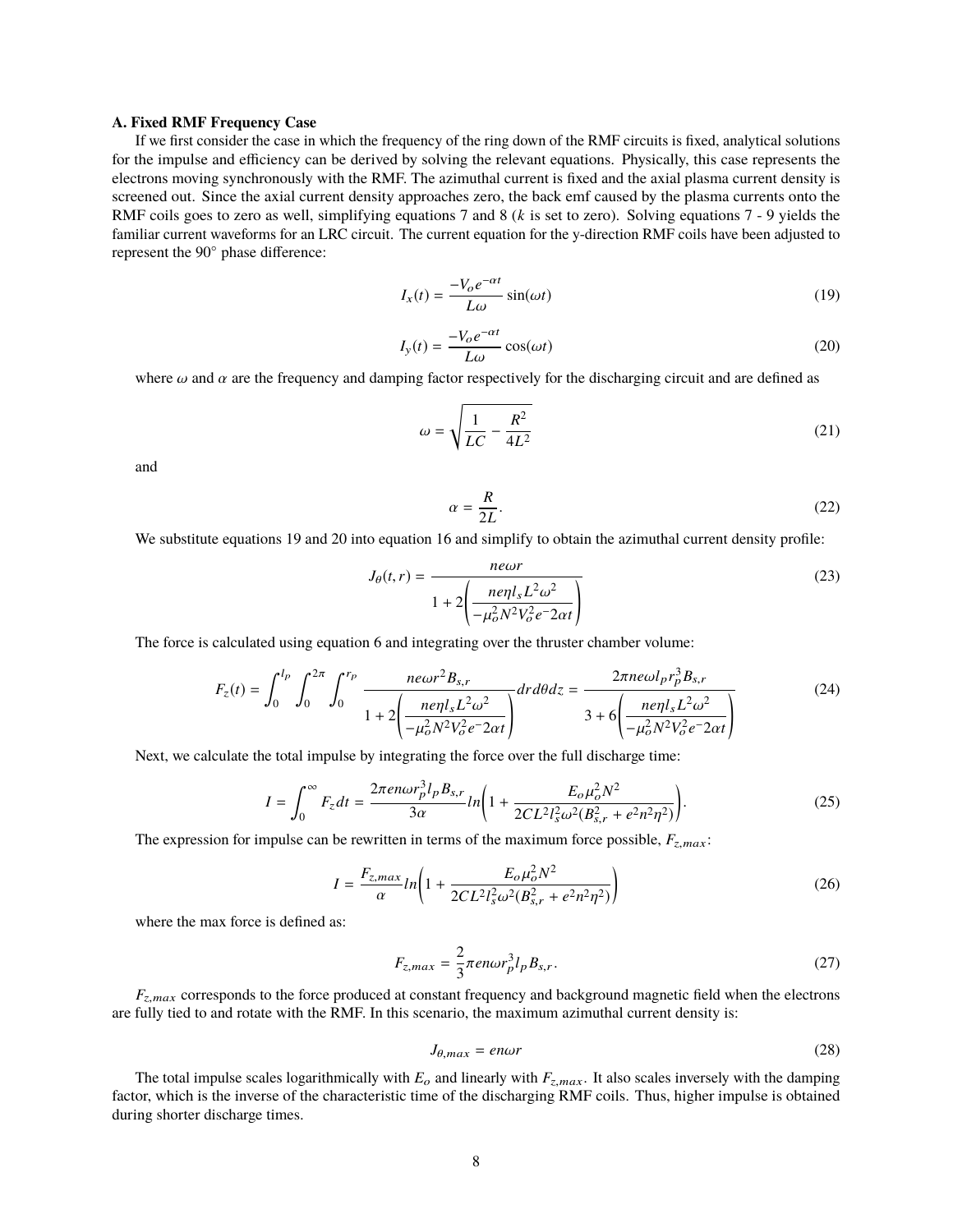The efficiency can be calculated from the impulse:

$$
\eta_E = \frac{KE}{E_o} = \frac{I^2}{2ME_o} = \frac{\left[\frac{F_{z,max}}{\alpha}ln\left(1 + \frac{E_o\mu_o^2 N^2}{2CL^2l_s^2\omega^2(B_{s,r}^2 + e^2n^2\eta^2)}\right)\right]^2}{ME_o}.
$$
\n(29)

Here we see that the efficiency scales both logarithmically and inversely with the input energy. The implications of this expression will be discussed in detail in Section VI.

## **B. Coupled Cases**



**Fig. 4 Specific impulse as a function of input energy normalized to input energy at maximum efficiency**



**Fig. 5 Efficiency impulse as a function of input energy normalized to input energy at maximum efficiency**

Cases in which the frequency is not fixed must be solved numerically. Mathematica is used to solve the full system of equations for various values of . Figs. 4 and 5 plot the specific impulse and efficiency respectively as a function of the input energy. The input energy is normalized by the input energy corresponding to the maximum efficiency. The propellant is Xenon gas. The following parameter values were chosen for this study:  $n = 10^{18} m^{-3}$ ,  $\eta = 5.89^{-6} \Omega$ -m,<br> $R = 0.1$  T  $l = 0.2$  m  $r = 0.1$  m  $N = 2$ ,  $l = 0.4$  m  $R = 0.3$  O and  $C = 0.04$  mF. The initial voltage,  $B_{s,r} = 0.1$  T,  $l_s = 0.2$  m,  $r_p = 0.1$  m,  $N = 2$ ,  $l_p = 0.4$  m,  $R = 0.3$  Ω, and  $C = 0.04$  nF. The initial voltage,  $V_o$ , was varied from 0 to 20,000 V while the coupling fact, *k*, was varied from 0 to 1000 in increments of 100.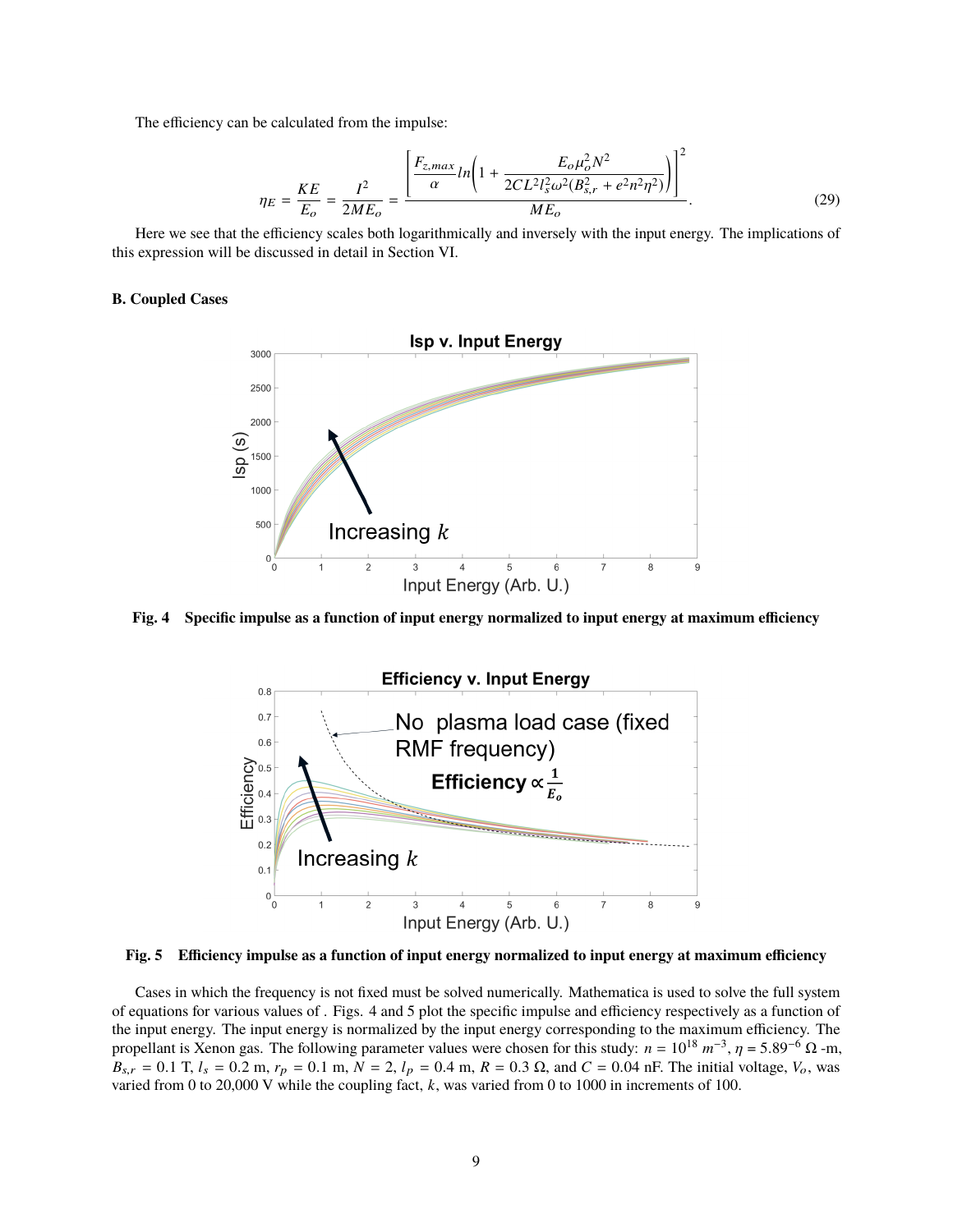## **VI. Discussion**

We discuss here some of the trends identified in Section V. Both the magnitude of the maximum efficiency and specific impulse for a given input energy increases with increased feedback from plasma to the RMF coils. This feedback re-circularizes power back into the circuit (i.e. the plasma is better coupled to the driving circuit). The *I<sub>sp</sub>* increases rapidly for low energies. At higher energies it begins to plateau.  $I_{sp}$ , as plotted in Fig. 4, increases rapidly for low input energies. At higher energies the increase is more gradual.

The efficiency as a function of input energy is plotted in Fig. 5. Like the  $I_{sp}$ , efficiency increases rapidly at lower input energies. There is a peak before it drops off sharply with increasing energy. A similar trend for pulsed plasmoid thrusters was projected by A. Martin and R. Eskridge [\[17\]](#page-10-12). However, little explanation is given for what causes the trend. Our analysis provides a plausible reason for why we may see the observed efficiency trend in an RMF-FRC. As the RMF magnitude increases, electrons become increasingly magnetized (overcome collisions) and are subsequently tied to and rotate synchronously with the RMF field lines. For a sufficiently large magnetic field, the electrons become fully magnetized (collision-less) and a maximum azimuthal current is achieved. This effect can be observed by taking the limit of equation 4 in the regime of high magnetic field amplitudes, the fluid equation solution for the azimuthal current density. At high magnetic field magnitudes, the azimuthal current reaches its maximum amplitude and is given by equation 28. Thus, increasing RMF coil currents beyond this point results in no significant increase in the overall force (this also results in an effective cap for exhaust velocity), additional energy is wasted, and the efficiency gradually decreases for higher input energies. As the electrons are rotating synchronously with the magnetic field, we can use equation 29 in the limit of high input energy to derive a scaling expression for the efficiency (trend line is also shown in Fig. 5):

$$
\eta_{E,E_o \to \infty} \propto \frac{1}{E_o}.\tag{30}
$$

The mechanism behind the azimuthal current density cap is a feature unique to RMF-FRC operation. It indicates that there is an optimal operating condition for an RMF-FRC of given geometry and circuit elements. However, it is possible that the decreasing efficiency trend that we observe in our RMF-FRC model is the result of the plasmoid being accelerated, and thus decoupled, from the thruster before energy from the capacitors can be deposited into it. Higher specific impulse would result in lower efficiencies as the plasmoid decouples faster. Indeed, this may have been the mechanism in Martin and Eskridge as their coupling to the plasma in the current was independent of the RMF mechanism. A more comprehensive circuit parameter analysis is required to fully assess what causes the efficiency to decrease rapidly. Hill performed such an analysis on AFRC's to provide more insight into thruster design [\[18\]](#page-10-14). The EP community could benefit greatly from a similar study for RMF-FRC's. Nevertheless, our model can be improved significantly by readdressing some of the simplifying assumptions made for our model. The plasma self-inductance was not considered, the radial component of the steady bias field was assumed to be constant in space (as opposed to having an axial gradient), and an infinitely long plasma geometry was used. While it simplified the problem, it is an idealized model.

### **VII. Conclusion**

We presented a review of RMF-FRC operations and constructed a circuit model representing thruster operation. We derived performance model equations and utilized assumption to simplify the system were discussed. We examined analytical and numerical results in the context of specific impulse and efficiency observations. The results show that performance increases with increasing coupling factor. The *I*sp increases rapidly at low input energies before gradually plateauing at higher energies. The efficiency also increases rapidly with low input energies. However, it peaks before decaying, following the scaling of 1/*E*o. The plasma self-inductance, radial steady magnetic field, and infinitely long cylindrical plasma assumptions will be addressed in future models to increase insight of fundamental thruster operation.

#### **References**

- <span id="page-9-0"></span>[1] Jahn, R. G., *Physics of Electric Propulsion*, McGraw-Hill Inc., New York, 1968, Chaps. 1,9.
- <span id="page-9-1"></span>[2] Hall, S. J., *Chracterization of a 100-kW Class Nested-Channel Hall Thruster*, University of Michigan, PhD Dissertation, 2017.
- <span id="page-9-2"></span>[3] "Air Force Research Laboratory high power electric propulsion technology development," *IEEE Aerospace Conference*, Big Sky, Montana, 2010.